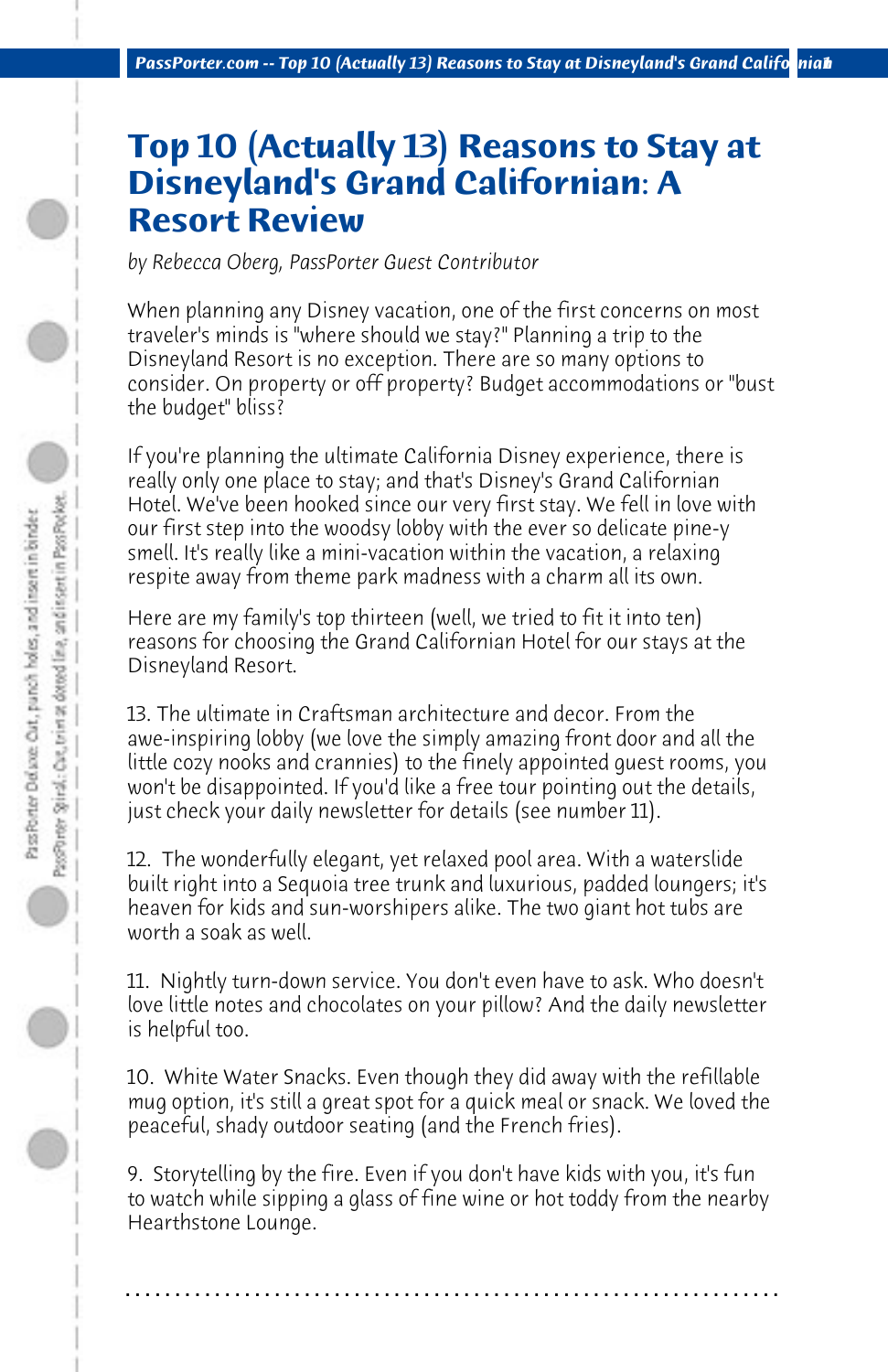8. Relaxing by the fireplace. While similar to the storytelling experience, this one is more relaxing and a wonderful rustic spot to revisit the day's highlights. They must keep the air conditioning on high (or pump in fresh mountain air, its Disney magic after all). Even on the warmest summer day, it feels good to sit by the fire.

7. Rooms with a view. Even if you don't spring for the fantastic Park or the sparkling Downtown Disney Views, you may score the monorail whooshing by or a lovely wooded area with the standard view.

6. That legendary Disney service. We've found the cast members here to go above and beyond to assure a magical stay. Even the housekeeping is superb.

5. Piano music in the lobby. Evenings are even more elegant with a real live musician tickling the ivories. Holiday tunes make the atmosphere especially festive.

4. Storyteller's Cafe - a cozy, warm location for a rib-sticking breakfast with your favorite woodland characters. (Meeko is adorable and will try to steal your desserts if you're not careful!) Dinner is yummy too, but no raccoons around to plunder your goodies. There's so much detail in here that we notice new things each time we visit.

3. An evening at Napa Rose. It's not just dinner, it's an experience. From the fragrant wines to the delectable gourmet food and superior service team (including a team of sommeliers) you'll never regret it. At least until the bill comes, of course!

2. Sheer convenience. Ever been soaking wet after a spin on Grizzly River Rapids? Not for long if you can zip up to your room and change into dry clothes. Ever been weary and sore after a day of hard-core park hopping? Your feet will thank you as soon as you set foot in your comfortable room five minutes from the park exit (if it even takes that long).

1. That secret entrance to Disney's California Adventure Park. It's not really secret, but it feels like it is! Head over before rope drop and say yes if a cast member asks if you'd like the "tour." Even if you miss the tour, you'll still be one of the first on Soarin' Over California for the day. How cool is that? So, what are you waiting for? Call or get online with no delay to book that trip to Disneyland Resort. You already know where to stay. Now where to eat? That's a whole 'nother topic…

*About The Author: Rebecca is married with three children and teaches third grade. She is also a Guide (moderator) on the PassPorter Message boards.*

**. . . . . . . . . . . . . . . . . . . . . . . . . . . . . . . . . . . . . . . . . . . . . . . . . . . . . . . . . . . . . . . . . .**